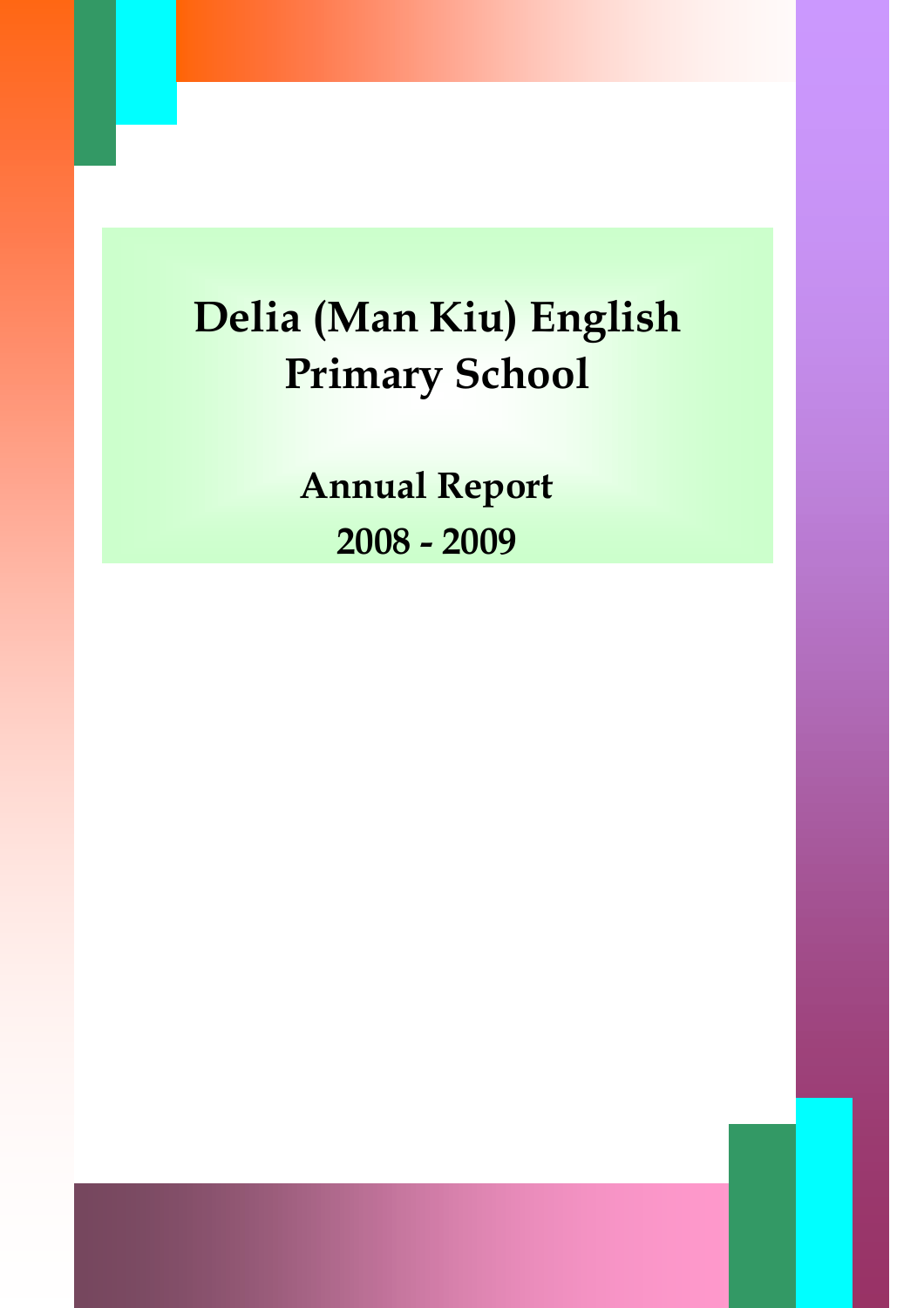## Delia (Man Kiu) English Primary School

## School Vision & Mission

#### **Vision and Mission:**

- We envision Delia (Man Kiu) English Primary School to become "**OUR HOME**". Of which, students are **O**pen-minded, strive to **U**nderstand people of different cultures and places with mutual **R**espect. Thereafter, achieving a society of **H**armony is our **O**bligation by fulfilling the virtues of **M**orality and **E**quality.
- The school devotes to actualize the vision in accordance with the spirit of school motto "Harmony in Diversity". The school is committed to cater appropriate education for students with diverse needs in knowledge, skills and attitude, despite their ethnicities, beliefs and socio-economic background.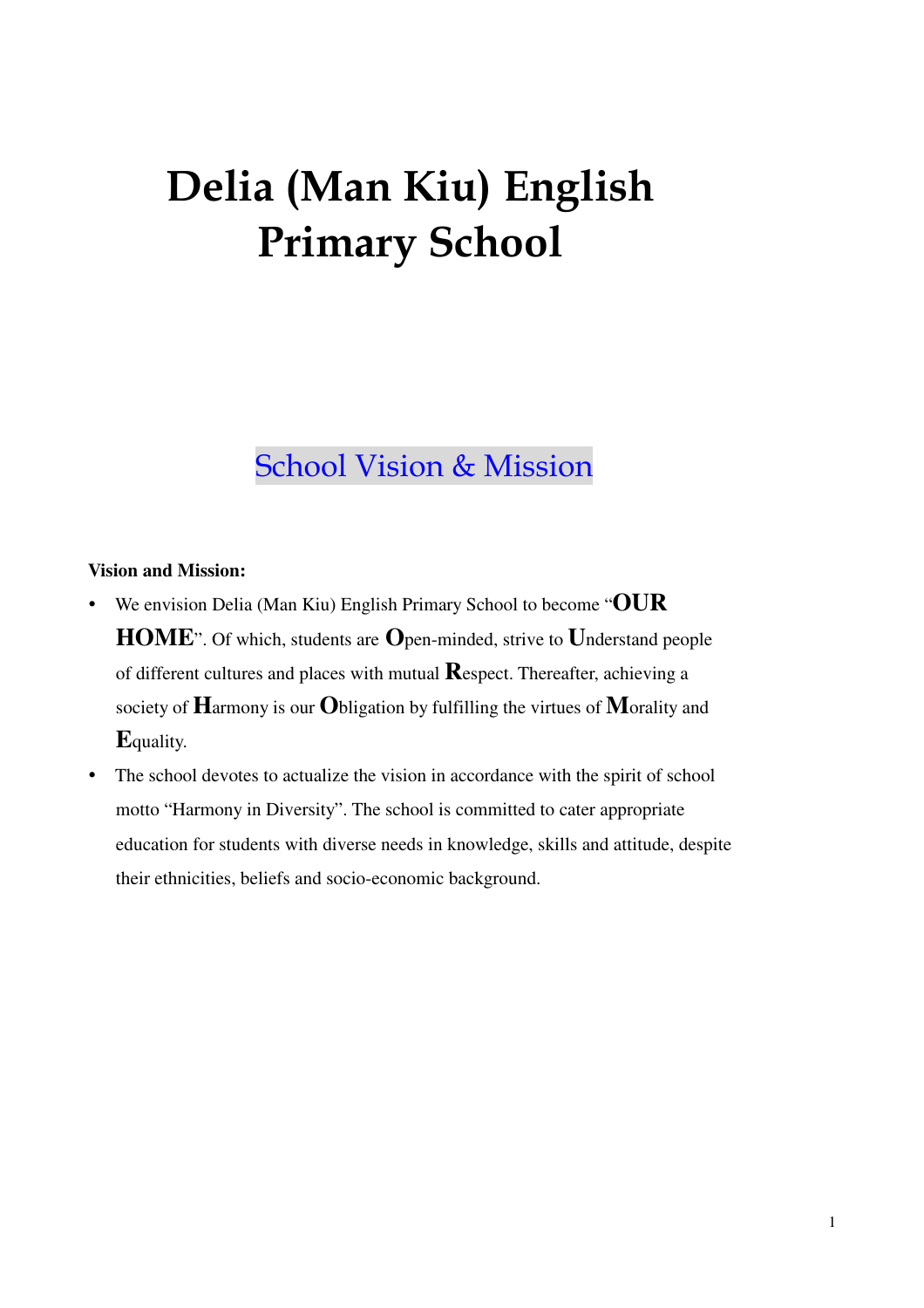### **Management and Organization**

| <b>Major Concerns</b><br>(in order of<br>priority) | <b>Intended</b><br><b>Outcomes /</b><br><b>Targets</b> | <b>Strategies</b>        | <b>Evaluation</b><br>mechanism | <b>Success Criteria</b> | <b>Effectiveness</b>                           |
|----------------------------------------------------|--------------------------------------------------------|--------------------------|--------------------------------|-------------------------|------------------------------------------------|
| Smooth transition                                  | - The transition                                       | - Make close contact     | - 90% of the school            | - The school            | - 95% of the renovation can be finished before |
| and making an                                      | of the school                                          | with Man Kiu No.2        | campus and                     | facilities and          | the commencement of the school.                |
| idealistic learning                                | campus is                                              | Primary School's         | facilities can be              | school campus           | - SMC agrees to provide \$3 million for        |
| environment                                        | successfully and                                       | management and make      | utilized.                      | can be handed           | renovation and upgrade works.                  |
|                                                    | smoothly                                               | the transition of school | - School campus                | over successfully       | - Agreement is made with Man Kiu No.2          |
|                                                    | carried out                                            | premises a smooth one.   | can be                         | - Teachers and          | Primary School's management that all school    |
|                                                    |                                                        | - Formulate renovation   | successfully                   | students have an        | facilities are used without any clash.         |
|                                                    |                                                        | plan for classrooms      | transmitted                    | ideal learning          | - Handover of the school premises and          |
|                                                    |                                                        | and public areas.        | - Parents, teachers            | environment             | resources is done smoothly in August with      |
|                                                    |                                                        | - Install necessary IT   | and students find              |                         | the presence and assistance of EDB officers.   |
|                                                    |                                                        | equipment and            | the learning                   |                         |                                                |
|                                                    |                                                        | teaching aids.           | environment                    |                         |                                                |
|                                                    |                                                        |                          | idealistic                     |                         |                                                |
|                                                    |                                                        |                          |                                |                         |                                                |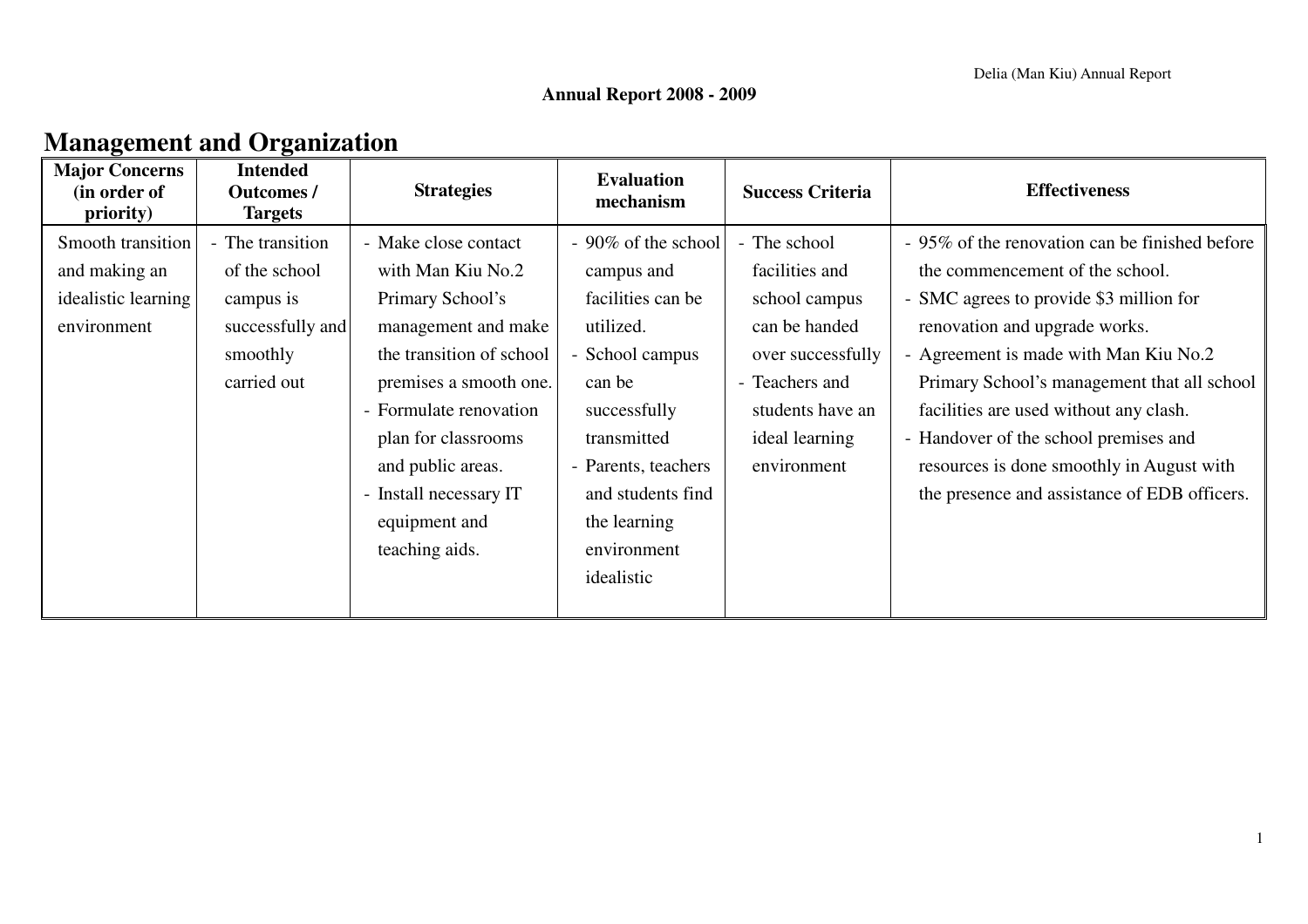|                                                    |                                                                | Delia (Man Kiu) Annual Report                                                                                                                        |                                                                                                                   |                                                                                                          |                                                                                                                                                                                                                                                                                                                                                                                                                                                                                                                                                                                                                                                                                                |
|----------------------------------------------------|----------------------------------------------------------------|------------------------------------------------------------------------------------------------------------------------------------------------------|-------------------------------------------------------------------------------------------------------------------|----------------------------------------------------------------------------------------------------------|------------------------------------------------------------------------------------------------------------------------------------------------------------------------------------------------------------------------------------------------------------------------------------------------------------------------------------------------------------------------------------------------------------------------------------------------------------------------------------------------------------------------------------------------------------------------------------------------------------------------------------------------------------------------------------------------|
| <b>Major Concerns</b><br>(in order of<br>priority) | <b>Intended</b><br><b>Outcomes /</b><br><b>Targets</b>         | <b>Strategies</b>                                                                                                                                    | <b>Evaluation</b><br>mechanism                                                                                    | <b>Success Criteria</b>                                                                                  | <b>Effectiveness</b>                                                                                                                                                                                                                                                                                                                                                                                                                                                                                                                                                                                                                                                                           |
| Strengthening<br>team spirit                       | - Having a<br>cooperative and<br>professional<br>teaching team | - Organizing Staff Fun<br>Day and Teachers'<br>professional<br>development day<br>- Arranging Co-teaching<br>in J.3 computer and                     | - Observe teachers'<br>involvement in<br>the Staff Fun Day<br>and PD Day<br>- Collect teachers'<br>opinion on the | - Teachers highly<br>involve in the<br>functions<br>- Successful<br>implementation<br>of the co-teaching | - Staff Fun Day is held on 22 November, 2008<br>and all teachers join the activities and enjoy<br>the day.<br>- Teachers' professional development day is<br>held on 29 May, 2009 and more than 85% of<br>the teachers rate positively to the value of the                                                                                                                                                                                                                                                                                                                                                                                                                                     |
|                                                    |                                                                | assigning Co-class<br>teachers to J.1 classes<br>to share the general<br>work load<br>- Arrangement of Peer<br>planning in General<br><b>Studies</b> | arrangement                                                                                                       | and co-class<br>teachers<br>- Successfully<br>implement peer<br>planning in<br><b>General Studies</b>    | activity. On the day, a seminar about class<br>observation is conducted by Mr. Tsui Fook<br>Keung, the Principal of Delia Hip Wo. At<br>noon a training expedition is held in Wu Kai<br>Sha Youth Holiday Village aiming on training<br>team spirit and cooperation among teaching<br>staff.<br>- Co-teaching in J.3 computer is arranged with<br>the presence of Mr. Chan Tat Hong and Miss<br>Leung Yuk Ping.<br>- Co-class teachers are assigned to J.1 classes<br>to share administrative workload of class<br>teachers.<br>- Sharing is encouraged in all meetings.<br>- Peer planning starts implementing in General<br>Studies and the teachers react positively to<br>the arrangement. |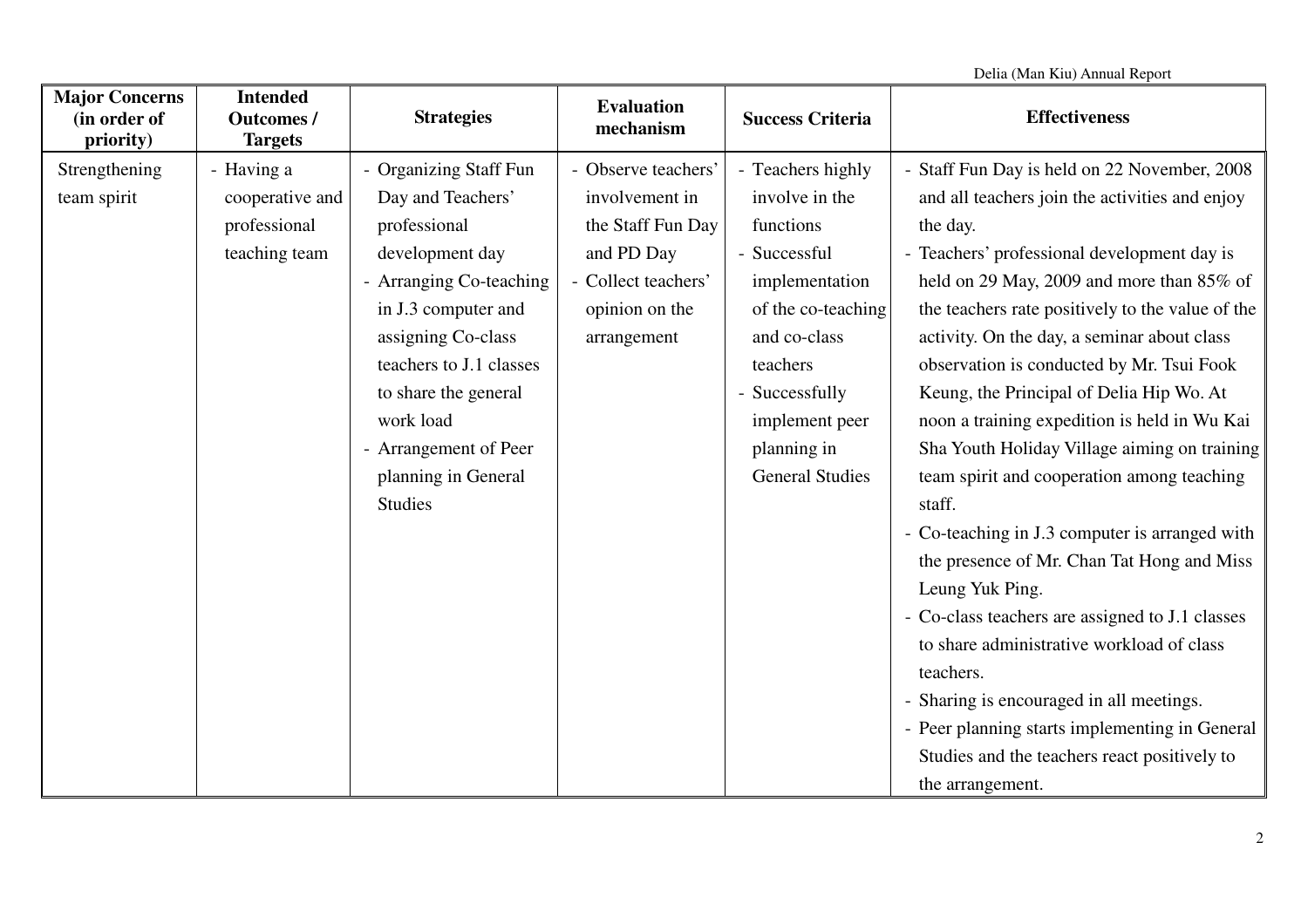### **Learning and Teaching**

| <b>Major Concerns</b><br>(in order of<br>priority)           | <b>Intended Outcomes / Targets</b>                                                                                                                                                                                                                                                                                                                                                                                                                                                                                                                                  | <b>Strategies</b>                                                                                                                                                                                                                                                | <b>Evaluation</b><br>mechanism                                                                                                                                                        | <b>Success Criteria</b>                                                                                                                                                                                              | <b>Effectiveness</b>                                                                                                                                                                                                                                                                                                                                                                                                                                                                                                                                                                                                                        |
|--------------------------------------------------------------|---------------------------------------------------------------------------------------------------------------------------------------------------------------------------------------------------------------------------------------------------------------------------------------------------------------------------------------------------------------------------------------------------------------------------------------------------------------------------------------------------------------------------------------------------------------------|------------------------------------------------------------------------------------------------------------------------------------------------------------------------------------------------------------------------------------------------------------------|---------------------------------------------------------------------------------------------------------------------------------------------------------------------------------------|----------------------------------------------------------------------------------------------------------------------------------------------------------------------------------------------------------------------|---------------------------------------------------------------------------------------------------------------------------------------------------------------------------------------------------------------------------------------------------------------------------------------------------------------------------------------------------------------------------------------------------------------------------------------------------------------------------------------------------------------------------------------------------------------------------------------------------------------------------------------------|
| Successful<br>Incorporation of<br>school-based<br>curriculum | <b>Chinese Curriculum</b><br>- Finely categorize the four<br>learning aspects (listening,<br>speaking, usage and writing)<br>by designing suitable<br>supplementary learning<br>materials, e.g. weekly<br>worksheets and assignments.<br>Start planning the curriculum<br>for 2009-2010<br>Putonghua Curriculum<br>(for students doing)<br>Chinese<br><b>Adjusted Curriculum)</b><br>- Building on the existing<br>teaching materials, tailoring<br>suitable teaching materials<br><b>Computer Curriculum</b><br>- Refine and modify existing<br>learning materials | - Grouping up<br>teachers of<br>different subject<br>areas<br>- Allocate time slot<br>for collective<br>meetings<br>- Assign achievable<br>tasks<br>- Monitor progress<br>in respect to<br>students' learning<br>and achievement<br>in tests and<br>examinations | - Analyze<br>quality of<br>teaching<br>material<br>- Observe<br>students'<br>performance<br>in various<br>subjects<br>- Analyze<br>students'<br>performance<br>in tests and<br>exams. | - Complete the full set<br>of supplementary<br>learning materials,<br>worksheets and<br>assignment in four<br>learning aspects for<br>Chinese and<br>Putonghua<br>- Construction of<br>computer learning<br>material | - Full set of supplementary learning<br>materials, worksheets and<br>assignment in four learning aspects<br>are finished with some fine tuning<br>and adjustment of teaching material<br>and teaching progress.<br>- Students perform well in Chinese<br>and Putonghua by analyzing their<br>performances in class, tests and<br>exams.<br>- Students react actively to teachers'<br>questions in class.<br>- Students generally perform well in<br>class and the learn atmosphere of<br>these subjects are satisfactory.<br>- Most students and learn well in class<br>and at least 70% of students can pass<br>the tests and examination. |